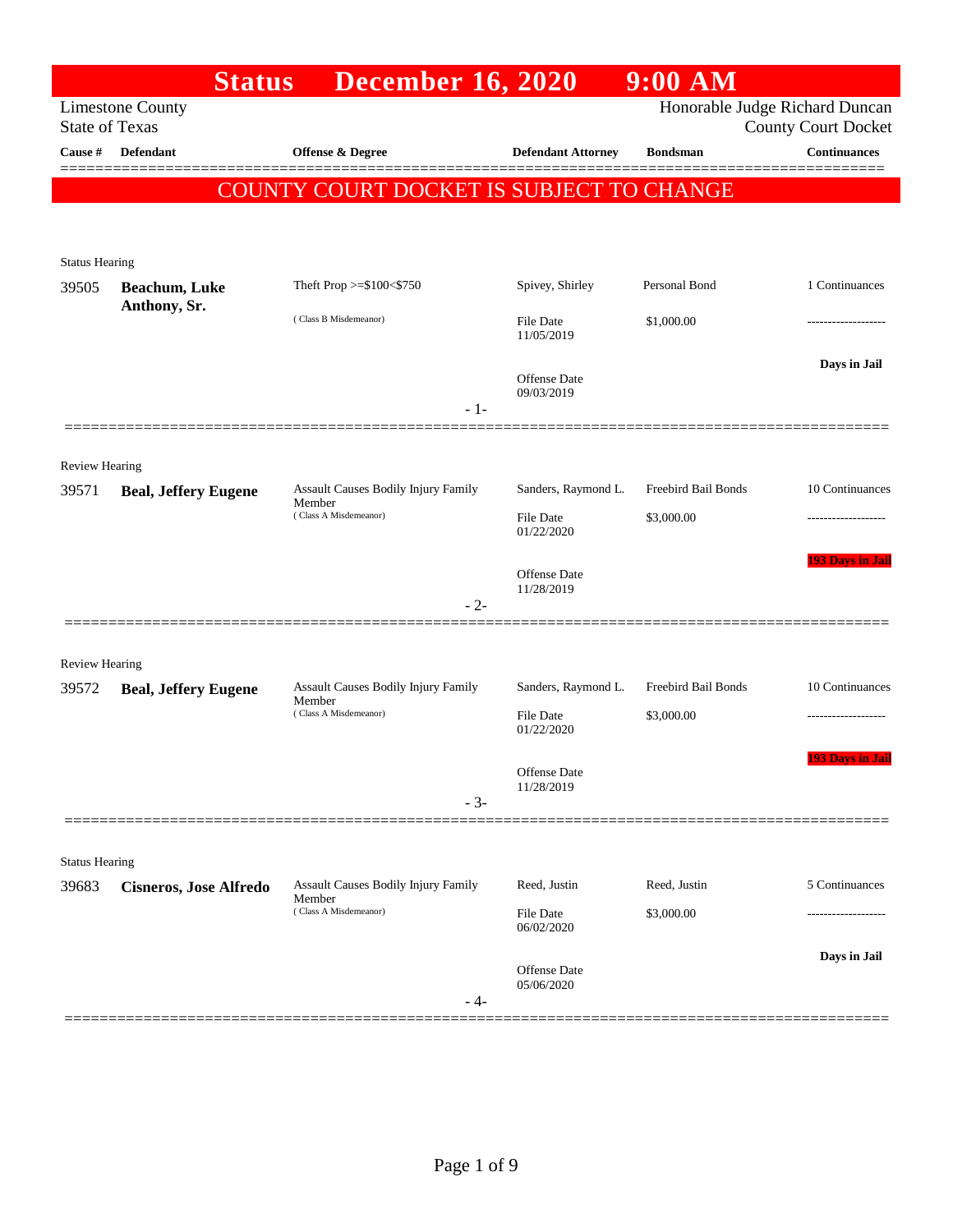|                                  | <b>Status</b>                 | <b>December 16, 2020</b>                                                   |                                | $9:00$ AM           |                                                   |
|----------------------------------|-------------------------------|----------------------------------------------------------------------------|--------------------------------|---------------------|---------------------------------------------------|
|                                  | <b>Limestone County</b>       |                                                                            |                                |                     | Honorable Judge Richard Duncan                    |
| <b>State of Texas</b><br>Cause # | <b>Defendant</b>              | Offense & Degree                                                           |                                | <b>Bondsman</b>     | <b>County Court Docket</b><br><b>Continuances</b> |
|                                  |                               |                                                                            | <b>Defendant Attorney</b>      |                     |                                                   |
|                                  |                               | COUNTY COURT DOCKET IS SUBJECT TO CHANGE                                   |                                |                     |                                                   |
|                                  |                               |                                                                            |                                |                     |                                                   |
| <b>Status Hearing</b>            |                               |                                                                            |                                |                     |                                                   |
| 39684                            | <b>Cisneros, Jose Alfredo</b> | Assault Causes Bodily Injury Family                                        | Reed, Justin                   | Reed, Justin        | 5 Continuances                                    |
|                                  |                               | Member<br>(Class A Misdemeanor)                                            | <b>File Date</b>               | \$3,000.00          |                                                   |
|                                  |                               |                                                                            | 06/02/2020                     |                     |                                                   |
|                                  |                               |                                                                            | <b>Offense</b> Date            |                     | Days in Jail                                      |
|                                  |                               | $-5-$                                                                      | 05/06/2020                     |                     |                                                   |
|                                  |                               |                                                                            |                                |                     |                                                   |
| <b>Review Hearing</b>            |                               |                                                                            |                                |                     |                                                   |
| 39546                            | <b>Collins</b> , James        | Driving W/Lic Inv W/Prev                                                   | Keathley, Steve A.             | Freebird Bail Bonds | 1 Continuances                                    |
|                                  | <b>Deshane</b>                | Conv/Susp/W/O Fin Res<br>(Class B Misdemeanor)                             | <b>File Date</b>               | \$2,000.00          |                                                   |
|                                  |                               |                                                                            | 12/26/2019                     |                     |                                                   |
|                                  |                               |                                                                            | <b>Offense</b> Date            |                     | Days in Jail                                      |
|                                  |                               |                                                                            | 08/05/2019                     |                     |                                                   |
|                                  |                               | - 6-                                                                       |                                |                     |                                                   |
|                                  |                               |                                                                            |                                |                     |                                                   |
| <b>Review Hearing</b><br>39547   | <b>Collins</b> , James        | Unl Carrying Weapon                                                        | Keathley, Steve A.             | Freebird Bail Bonds | 1 Continuances                                    |
|                                  | <b>Deshane</b>                | (Class A Misdemeanor)                                                      |                                |                     |                                                   |
|                                  |                               |                                                                            | <b>File Date</b><br>12/26/2019 | \$3,000.00          |                                                   |
|                                  |                               |                                                                            |                                |                     | Days in Jail                                      |
|                                  |                               |                                                                            | Offense Date<br>08/05/2019     |                     |                                                   |
|                                  |                               | $-7-$                                                                      |                                |                     |                                                   |
|                                  |                               |                                                                            |                                |                     |                                                   |
| <b>Review Hearing</b>            |                               |                                                                            |                                |                     |                                                   |
| 39549                            | <b>Collins, Jeremy Jerrod</b> | Driving W/Lic Inv W/Prev<br>Conv/Susp/W/O Fin Res<br>(Class B Misdemeanor) | Reed, Benjie                   | Reed, Benjie        | 1 Continuances                                    |
|                                  |                               |                                                                            | <b>File Date</b><br>12/26/2019 | \$2,000.00          |                                                   |
|                                  |                               |                                                                            |                                |                     | Days in Jail                                      |
|                                  |                               |                                                                            | Offense Date<br>11/09/2019     |                     |                                                   |
|                                  |                               | $-8-$                                                                      |                                |                     |                                                   |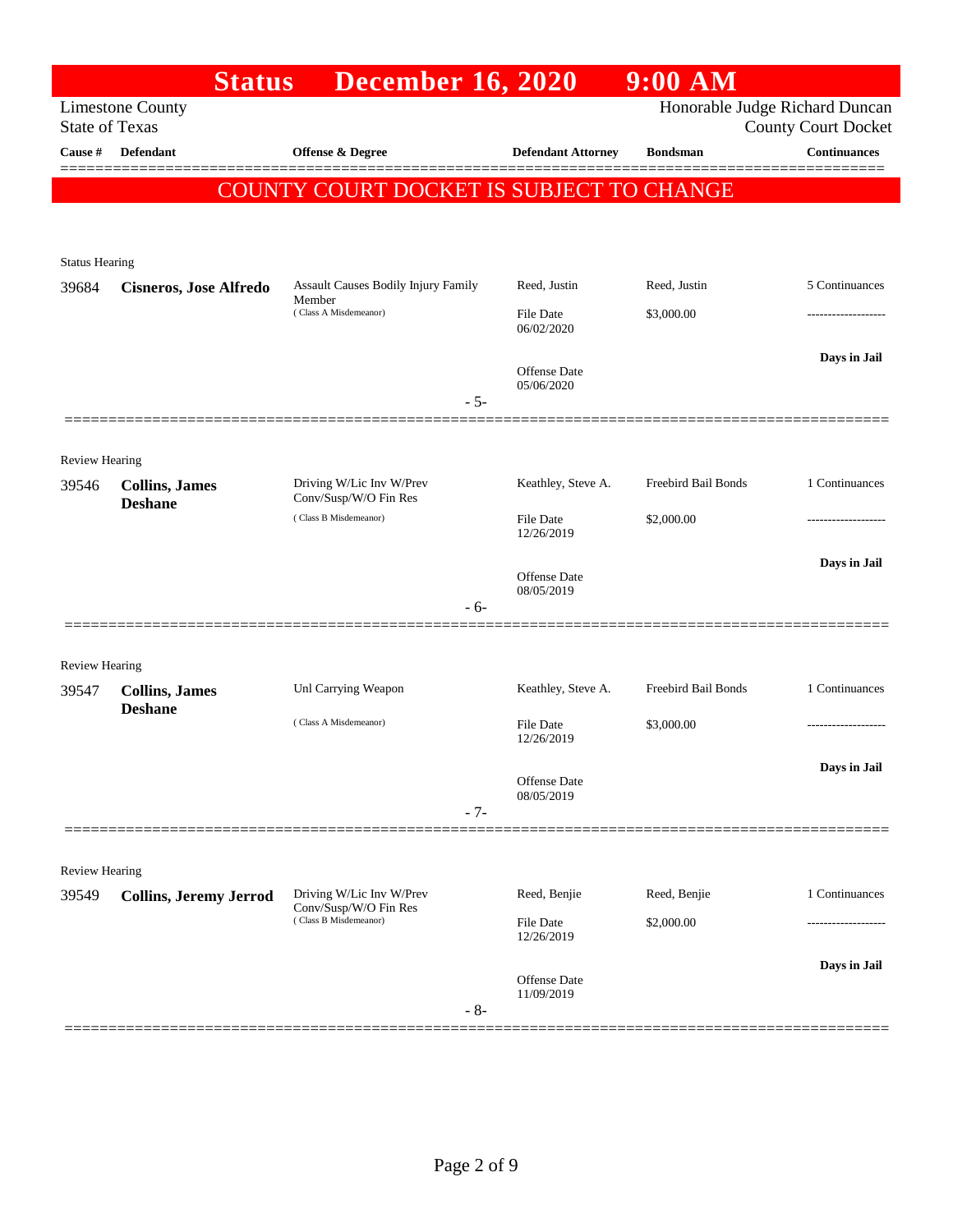|                       | <b>Status</b>              | <b>December 16, 2020</b>                                                  |                                                | $9:00$ AM                       |                                                              |
|-----------------------|----------------------------|---------------------------------------------------------------------------|------------------------------------------------|---------------------------------|--------------------------------------------------------------|
| <b>State of Texas</b> | <b>Limestone County</b>    |                                                                           |                                                |                                 | Honorable Judge Richard Duncan<br><b>County Court Docket</b> |
| <b>Cause</b> #        | Defendant                  | <b>Offense &amp; Degree</b>                                               | <b>Defendant Attorney</b>                      | <b>Bondsman</b>                 | Continuances                                                 |
|                       |                            | <b>COUNTY COURT DOCKET IS SUBJECT TO CHANGE</b>                           |                                                |                                 |                                                              |
| <b>Status Hearing</b> |                            |                                                                           |                                                |                                 |                                                              |
| 39700                 | Davila-Alvarado, Jose      | Driving While Intoxicated<br>(Class B Misdemeanor)                        | Reed, Benjie<br>File Date<br>06/26/2020        | County Bail Bonds<br>\$2,000.00 | 1 Continuances<br>                                           |
|                       |                            | $-9-$                                                                     | Offense Date<br>05/23/2020                     |                                 | Days in Jail                                                 |
| <b>Status Hearing</b> |                            |                                                                           |                                                |                                 |                                                              |
| 39761                 | <b>Dick, Dominion Alan</b> | Duty On Striking Fixture/Hwy<br>Landscape>=\$200<br>(Class B Misdemeanor) | Reed, Justin<br><b>File Date</b><br>11/04/2020 | Personal Bond<br>\$2,000.00     | 1 Continuances                                               |
|                       |                            | $-10-$                                                                    | Offense Date<br>10/05/2020                     |                                 | Days in Jail                                                 |
| <b>Status Hearing</b> |                            |                                                                           |                                                |                                 |                                                              |
| 39762                 | Dick, Dominion Alan        | Driving While Intoxicated<br>(Class B Misdemeanor)                        | Reed, Justin<br><b>File Date</b><br>11/04/2020 | Personal Bond<br>\$2,000.00     | 1 Continuances<br>-------------------                        |
|                       |                            | $-11-$                                                                    | Offense Date<br>10/05/2020                     |                                 | Days in Jail                                                 |
| <b>Status Hearing</b> |                            |                                                                           |                                                |                                 |                                                              |
| 39731                 | Frisby, Christopher        | Criminal Trespass W/Deadly Weapon                                         | Reed, Benjie                                   | Reed, Benjie                    | 3 Continuances                                               |
|                       | Ray                        | (Class A Misdemeanor)                                                     | File Date<br>08/20/2020                        | \$3,000.00                      |                                                              |
|                       |                            | $-12-$                                                                    | Offense Date<br>03/24/2020                     |                                 | Days in Jail                                                 |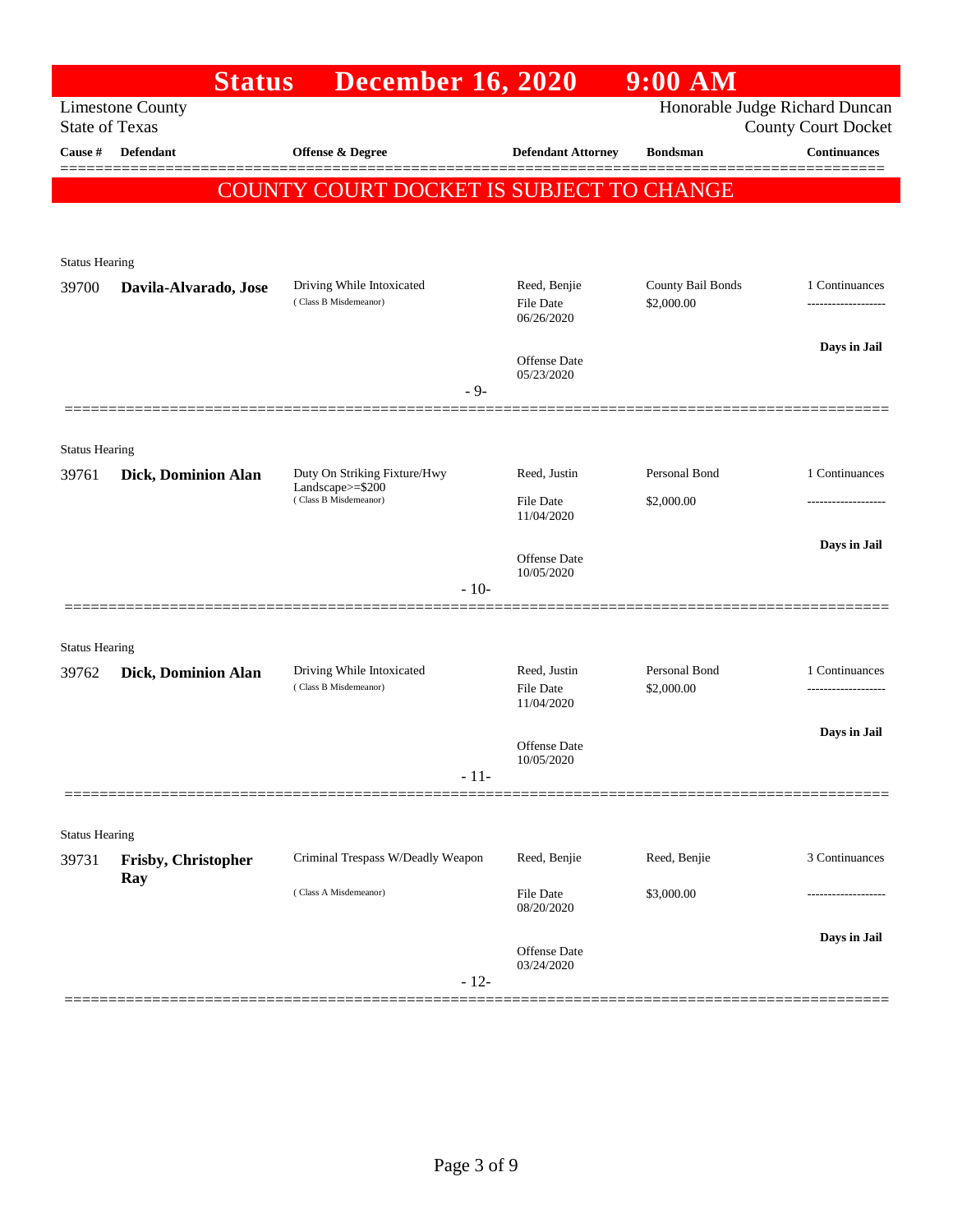|                                  | <b>Status</b>                | <b>December 16, 2020</b>                          |                                   | $9:00$ AM                      |                                                   |
|----------------------------------|------------------------------|---------------------------------------------------|-----------------------------------|--------------------------------|---------------------------------------------------|
|                                  | <b>Limestone County</b>      |                                                   |                                   | Honorable Judge Richard Duncan |                                                   |
| <b>State of Texas</b><br>Cause # | <b>Defendant</b>             | Offense & Degree                                  | <b>Defendant Attorney</b>         | <b>Bondsman</b>                | <b>County Court Docket</b><br><b>Continuances</b> |
|                                  |                              |                                                   |                                   |                                |                                                   |
|                                  |                              | COUNTY COURT DOCKET IS SUBJECT TO CHANGE          |                                   |                                |                                                   |
|                                  |                              |                                                   |                                   |                                |                                                   |
| Review Hearing                   |                              |                                                   |                                   |                                |                                                   |
| 39222                            | Garcia, Jose, Jr.            | Criminal Trespass In Habitation/Super             | Sanders, Raymond L.               | Ace Bail Bonds - Crockett      | 10 Continuances                                   |
|                                  |                              | Fund Site<br>(Class A Misdemeanor)                | <b>File Date</b><br>01/04/2019    | \$10,000.00                    |                                                   |
|                                  |                              |                                                   | <b>Offense Date</b><br>06/27/2017 |                                | Days in Jail                                      |
|                                  |                              | $-13-$                                            |                                   |                                |                                                   |
|                                  |                              |                                                   |                                   |                                |                                                   |
| <b>Status Hearing</b>            |                              |                                                   |                                   |                                |                                                   |
| 39544                            | <b>Henson Byrd, Brittney</b> | False Report To Police Off/Sp Inv/Law<br>Enf Empl | Reed, Benjie                      | Personal Bond                  | 10 Continuances                                   |
|                                  | Laray                        | (Class B Misdemeanor)                             | <b>File Date</b><br>12/26/2019    | \$2,000.00                     |                                                   |
|                                  |                              |                                                   | <b>Offense Date</b>               |                                | Days in Jail                                      |
|                                  |                              | $-14-$                                            | 08/15/2019                        |                                |                                                   |
|                                  |                              |                                                   |                                   |                                |                                                   |
| <b>Status Hearing</b>            |                              |                                                   |                                   |                                |                                                   |
| 39687                            | Jackson, Detriauna           | Driving While Intoxicated Bac >=0.15              | Moore, David E.                   | Personal Bond                  | 5 Continuances                                    |
|                                  | Keishon                      | (Class A Misdemeanor)                             | <b>File Date</b>                  | \$2,000.00                     |                                                   |
|                                  |                              |                                                   | 06/12/2020                        |                                |                                                   |
|                                  |                              |                                                   | Offense Date                      |                                | Days in Jail                                      |
|                                  |                              | $-15-$                                            | 01/30/2020                        |                                |                                                   |
|                                  |                              |                                                   |                                   |                                |                                                   |
| <b>Status Hearing</b>            |                              |                                                   |                                   |                                |                                                   |
| 39718                            | Jackson, Detriauna           | Bail Jumping And Fail To Appear                   | Moore, David E.                   |                                | 4 Continuances                                    |
|                                  | Keishon                      | (Class A Misdemeanor)                             | <b>File Date</b><br>07/21/2020    |                                |                                                   |
|                                  |                              |                                                   |                                   |                                | Days in Jail                                      |
|                                  |                              | $-16-$                                            | <b>Offense Date</b><br>07/09/2020 |                                |                                                   |
|                                  |                              |                                                   |                                   |                                |                                                   |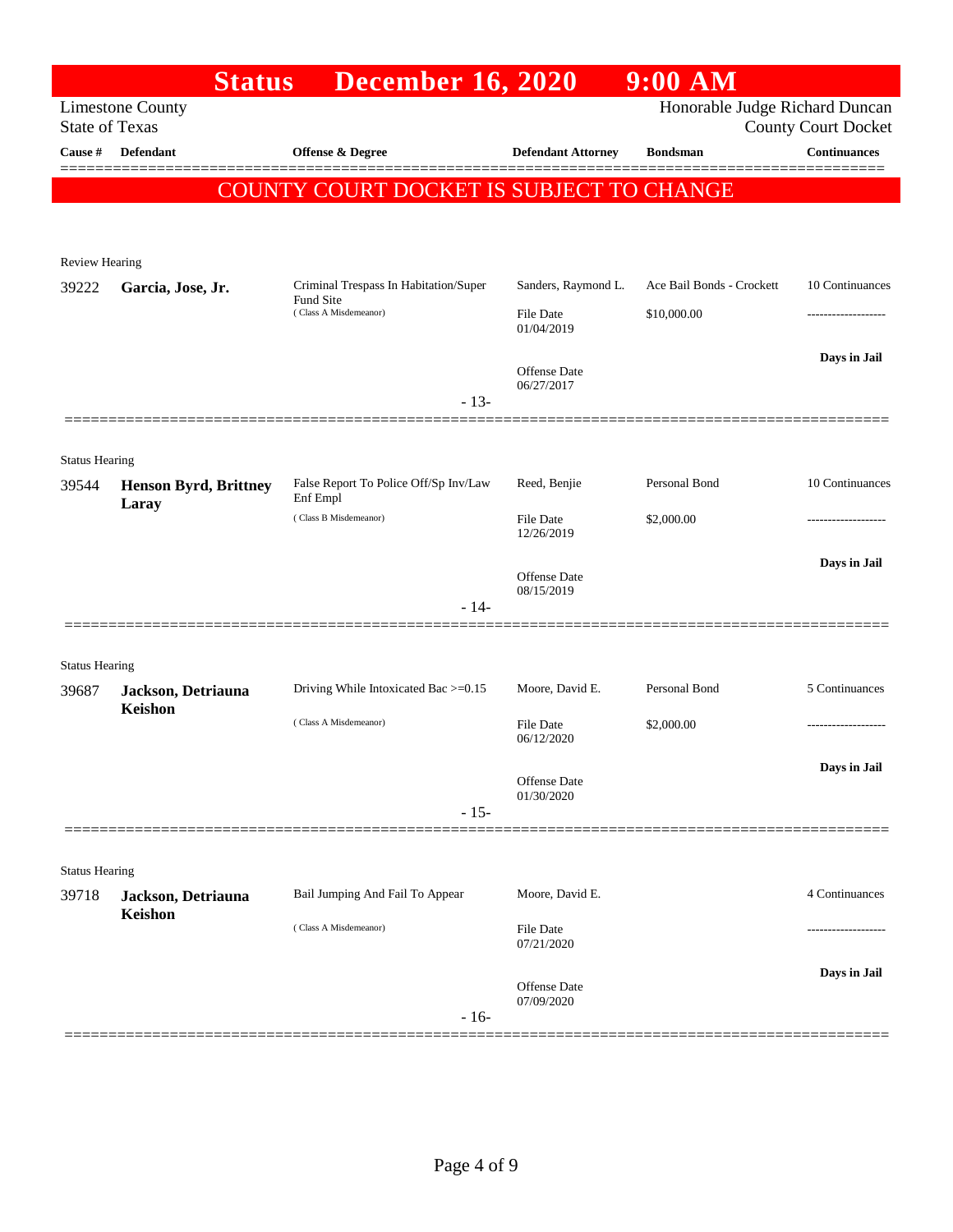|                                | <b>Status</b>                      | <b>December 16, 2020</b>                 |                                   | $9:00$ AM                      |                            |
|--------------------------------|------------------------------------|------------------------------------------|-----------------------------------|--------------------------------|----------------------------|
| <b>State of Texas</b>          | <b>Limestone County</b>            |                                          |                                   | Honorable Judge Richard Duncan | <b>County Court Docket</b> |
| Cause #                        | Defendant                          | <b>Offense &amp; Degree</b>              | <b>Defendant Attorney</b>         | <b>Bondsman</b>                | <b>Continuances</b>        |
|                                |                                    | COUNTY COURT DOCKET IS SUBJECT TO CHANGE |                                   |                                |                            |
|                                |                                    |                                          |                                   |                                |                            |
|                                |                                    |                                          |                                   |                                |                            |
| <b>Status Hearing</b><br>39639 | Lide, Thornton Kelly               | Driving While Intoxicated                | Reed, Justin                      | Freebird Bail Bonds            | 5 Continuances             |
|                                |                                    | (Class B Misdemeanor)                    | <b>File Date</b><br>04/03/2020    | \$2,000.00                     | -----------------          |
|                                |                                    |                                          |                                   |                                | 46 Days in Jail            |
|                                |                                    |                                          | <b>Offense Date</b><br>02/29/2020 |                                |                            |
|                                |                                    | $-17-$                                   |                                   |                                |                            |
|                                |                                    |                                          |                                   |                                |                            |
| <b>Status Hearing</b><br>39495 | <b>Mack, Alton Maurice,</b>        | Criminal Mischief >=\$100<\$750          | Reed, Benjie                      | Freebird Bail Bonds            | 11 Continuances            |
|                                | Jr.                                | (Class B Misdemeanor)                    |                                   |                                |                            |
|                                |                                    |                                          | <b>File Date</b><br>10/31/2019    | \$1,000.00                     |                            |
|                                |                                    |                                          | <b>Offense Date</b>               |                                | Days in Jail               |
|                                |                                    | $-18-$                                   | 10/05/2019                        |                                |                            |
|                                |                                    |                                          |                                   |                                |                            |
| <b>Status Hearing</b>          |                                    |                                          |                                   |                                |                            |
| 39496                          | <b>Mack, Alton Maurice,</b>        | Harrassment                              | Reed, Benjie                      | Freebird Bail Bonds            | 11 Continuances            |
|                                | Jr.                                | (Class B Misdemeanor)                    | <b>File Date</b>                  | \$1,000.00                     |                            |
|                                |                                    |                                          | 10/31/2019                        |                                |                            |
|                                |                                    |                                          | Offense Date<br>10/04/2019        |                                | Days in Jail               |
|                                |                                    | $-19-$                                   |                                   |                                |                            |
|                                |                                    |                                          |                                   |                                |                            |
| <b>Status Hearing</b>          |                                    |                                          |                                   |                                |                            |
| 39520                          | <b>Mack, Alton Maurice,</b><br>Jr. | Criminal Trespass                        | Reed, Benjie                      | Reed, Bobby                    | 10 Continuances            |
|                                |                                    | (Class B Misdemeanor)                    | <b>File Date</b><br>12/03/2019    | \$2,000.00                     |                            |
|                                |                                    |                                          |                                   |                                | Days in Jail               |
|                                |                                    |                                          | Offense Date<br>11/17/2019        |                                |                            |
|                                |                                    | $-20-$                                   |                                   |                                |                            |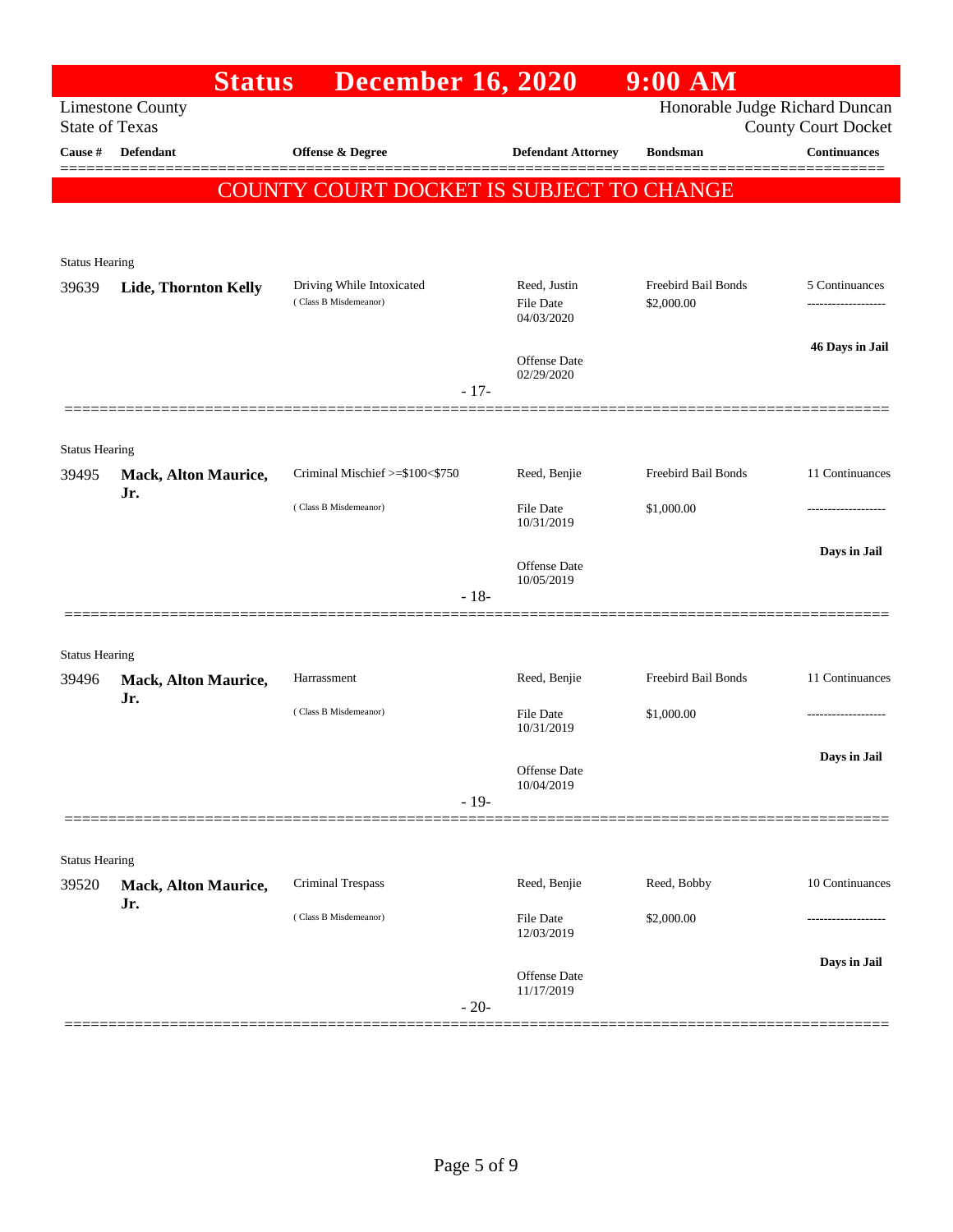|                                | <b>Status</b>                    | <b>December 16, 2020</b>                           |                                                | 9:00 AM                         |                                                              |
|--------------------------------|----------------------------------|----------------------------------------------------|------------------------------------------------|---------------------------------|--------------------------------------------------------------|
| <b>State of Texas</b>          | <b>Limestone County</b>          |                                                    |                                                |                                 | Honorable Judge Richard Duncan<br><b>County Court Docket</b> |
| Cause #                        | Defendant                        | <b>Offense &amp; Degree</b>                        | <b>Defendant Attorney</b>                      | <b>Bondsman</b>                 | <b>Continuances</b>                                          |
|                                |                                  | COUNTY COURT DOCKET IS SUBJECT TO CHANGE           |                                                |                                 |                                                              |
|                                |                                  |                                                    |                                                |                                 |                                                              |
| <b>Status Hearing</b>          |                                  |                                                    |                                                |                                 |                                                              |
| 39654                          | <b>Masters, William</b><br>Heath | Resist Arrest Search Or Transport                  | Tate, Greg                                     | Freebird Bail Bonds             | 6 Continuances                                               |
|                                |                                  | (Class A Misdemeanor)                              | File Date<br>04/17/2020                        | \$5,000.00                      |                                                              |
|                                |                                  | $-21-$                                             | <b>Offense</b> Date<br>03/03/2020              |                                 | Days in Jail                                                 |
|                                |                                  |                                                    |                                                |                                 |                                                              |
| <b>Status Hearing</b>          |                                  |                                                    |                                                |                                 |                                                              |
| 39706                          | Perez, Jeremiah                  | <b>Assault Causes Bodily Injury Family</b>         | Burkeen, Daniel                                | County Bail Bonds               | 4 Continuances                                               |
|                                | Guillermo                        | Member<br>(Class A Misdemeanor)                    | File Date                                      | \$3,000.00                      |                                                              |
|                                |                                  |                                                    | 07/07/2020                                     |                                 | Days in Jail                                                 |
|                                |                                  |                                                    | <b>Offense</b> Date<br>05/31/2020              |                                 |                                                              |
|                                |                                  | $-22-$                                             |                                                |                                 |                                                              |
|                                |                                  |                                                    |                                                |                                 |                                                              |
| <b>Status Hearing</b><br>39723 | Perez, Manuel Antonio            | Driving While Intoxicated Bac $>= 0.15$            | Diaz, Carlos C                                 | Freebird Bail Bonds             | 3 Continuances                                               |
|                                |                                  | (Class A Misdemeanor)                              | File Date<br>07/28/2020                        | \$2,000.00                      |                                                              |
|                                |                                  |                                                    | Offense Date                                   |                                 | Days in Jail                                                 |
|                                |                                  | $-23-$                                             | 03/09/2019                                     |                                 |                                                              |
|                                |                                  |                                                    |                                                |                                 |                                                              |
| <b>Status Hearing</b>          |                                  |                                                    |                                                |                                 |                                                              |
| 39648                          | <b>Pullin, Zachary James</b>     | Assault Cause Bodily Inj.<br>(Class A Misdemeanor) | Latray, Michelle J.<br>File Date<br>04/15/2020 | County Bail Bonds<br>\$2,000.00 | 5 Continuances                                               |
|                                |                                  |                                                    |                                                |                                 | Days in Jail                                                 |
|                                |                                  | $-24-$                                             | Offense Date<br>03/04/2020                     |                                 |                                                              |
|                                |                                  |                                                    |                                                |                                 |                                                              |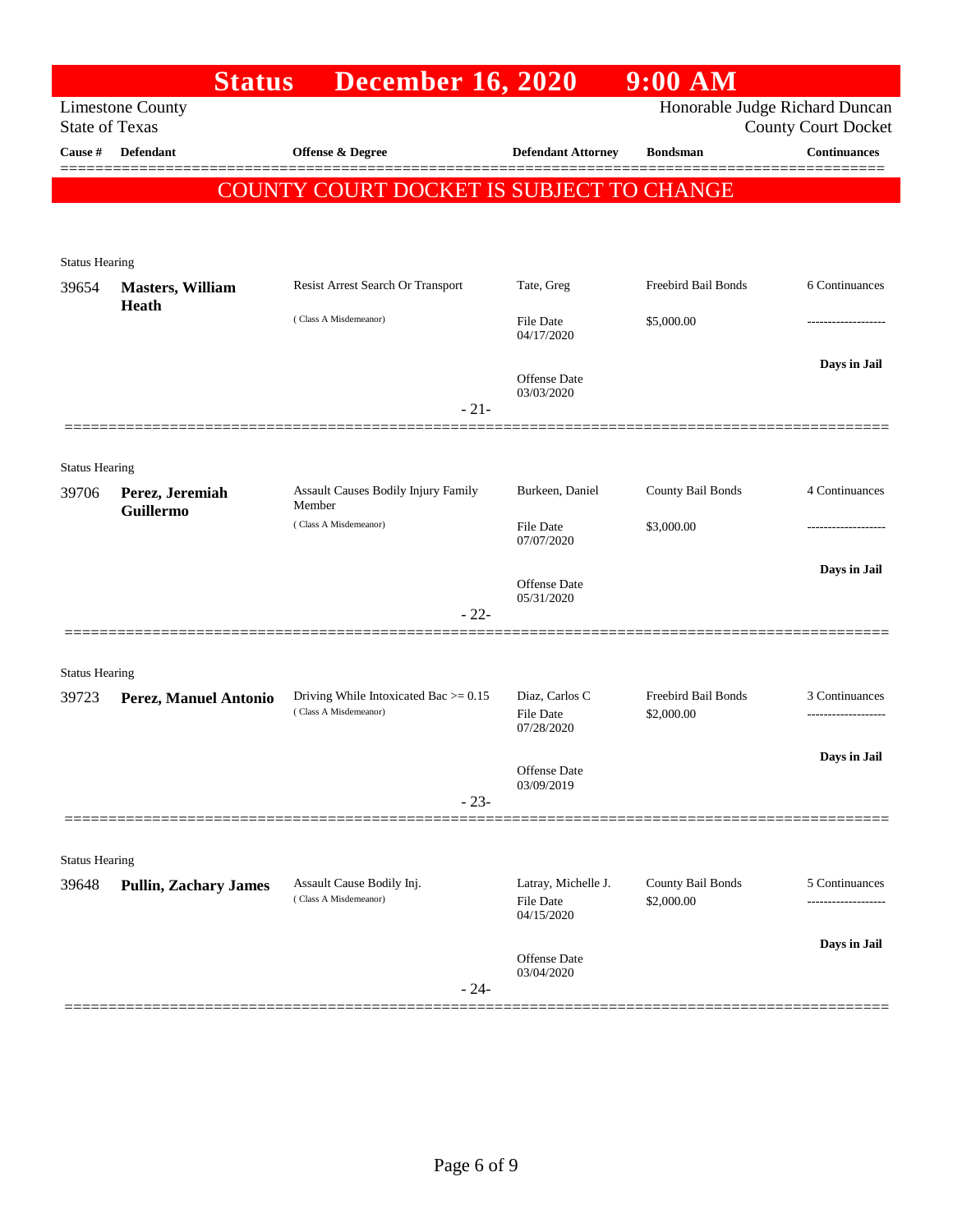|                       | <b>Status</b>                      | <b>December 16, 2020</b>                        |                                | $9:00$ AM         |                                |
|-----------------------|------------------------------------|-------------------------------------------------|--------------------------------|-------------------|--------------------------------|
|                       | <b>Limestone County</b>            |                                                 |                                |                   | Honorable Judge Richard Duncan |
| <b>State of Texas</b> |                                    |                                                 |                                |                   | <b>County Court Docket</b>     |
| Cause #               | Defendant                          | Offense & Degree                                | <b>Defendant Attorney</b>      | <b>Bondsman</b>   | <b>Continuances</b>            |
|                       |                                    | <b>COUNTY COURT DOCKET IS SUBJECT TO CHANGE</b> |                                |                   |                                |
|                       |                                    |                                                 |                                |                   |                                |
|                       |                                    |                                                 |                                |                   |                                |
| <b>Status Hearing</b> |                                    |                                                 |                                |                   |                                |
| 39653                 | Richardson, Sarah<br><b>Nicole</b> | Assault Causes Bodily Injury Family<br>Member   | Reed, Justin                   | Reed, Justin      | 6 Continuances                 |
|                       |                                    | (Class A Misdemeanor)                           | File Date                      | \$3,000.00        |                                |
|                       |                                    |                                                 | 04/15/2020                     |                   |                                |
|                       |                                    |                                                 | Offense Date                   |                   | Days in Jail                   |
|                       |                                    | $-25-$                                          | 03/23/2020                     |                   |                                |
|                       |                                    |                                                 |                                |                   |                                |
|                       |                                    |                                                 |                                |                   |                                |
| <b>Status Hearing</b> |                                    | Assault Causes Bodily Injury Family             | Moore, David E.                |                   | 4 Continuances                 |
| 39703                 | Rockey, Melvin                     | Member<br>(Class A Misdemeanor)                 |                                |                   |                                |
|                       |                                    |                                                 | <b>File Date</b><br>07/07/2020 |                   |                                |
|                       |                                    |                                                 |                                |                   | Days in Jail                   |
|                       |                                    |                                                 | Offense Date<br>10/29/2019     |                   |                                |
|                       |                                    | $-26-$                                          |                                |                   |                                |
|                       |                                    |                                                 |                                |                   |                                |
| <b>Status Hearing</b> |                                    |                                                 |                                |                   |                                |
| 39704                 | Rockey, Melvin                     | Assault Causes Bodily Injury Family<br>Member   | Moore, David E.                |                   | 4 Continuances                 |
|                       |                                    | (Class A Misdemeanor)                           | File Date                      |                   |                                |
|                       |                                    |                                                 | 07/07/2020                     |                   |                                |
|                       |                                    |                                                 | Offense Date                   |                   | Days in Jail                   |
|                       |                                    | $-27-$                                          | 10/29/2019                     |                   |                                |
|                       |                                    |                                                 |                                |                   |                                |
| <b>Status Hearing</b> |                                    |                                                 |                                |                   |                                |
| 39685                 | <b>Stockwill, Caleb</b>            | Boating While Intoxicated                       | Murphy, Marshall               | County Bail Bonds | 4 Continuances                 |
|                       | <b>Matthew</b>                     |                                                 | Douglas                        |                   |                                |
|                       |                                    | (Class B Misdemeanor)                           | <b>File Date</b><br>06/10/2020 | \$2,000.00        |                                |
|                       |                                    |                                                 |                                |                   | Days in Jail                   |
|                       |                                    |                                                 | Offense Date<br>05/23/2020     |                   |                                |
|                       |                                    | $-28-$                                          |                                |                   |                                |
|                       |                                    |                                                 |                                |                   |                                |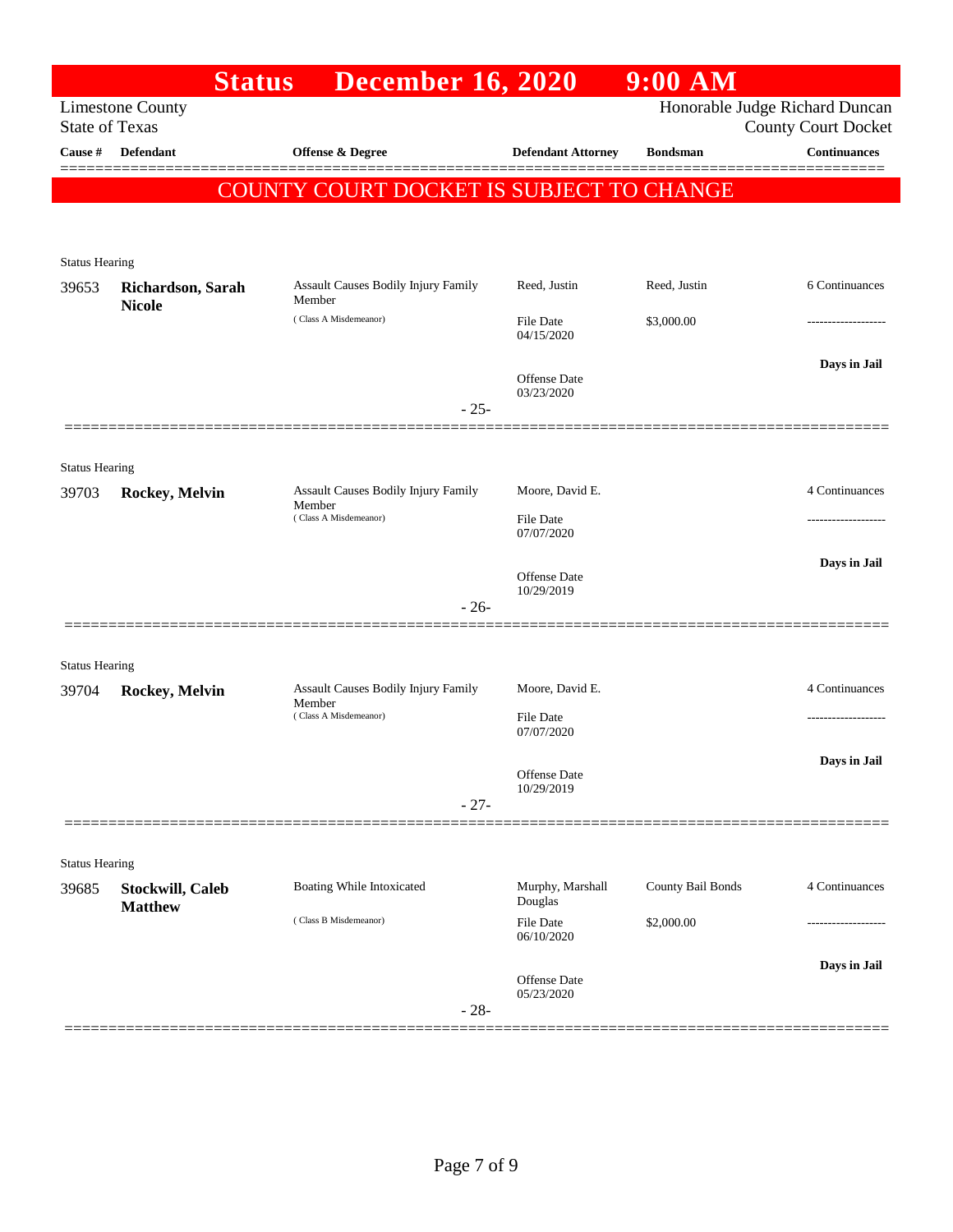|                       | <b>Status</b>                        | <b>December 16, 2020</b>                                                   |                                         | $9:00$ AM                       |                                                              |
|-----------------------|--------------------------------------|----------------------------------------------------------------------------|-----------------------------------------|---------------------------------|--------------------------------------------------------------|
| <b>State of Texas</b> | <b>Limestone County</b>              |                                                                            |                                         |                                 | Honorable Judge Richard Duncan<br><b>County Court Docket</b> |
| Cause #               | <b>Defendant</b>                     | <b>Offense &amp; Degree</b>                                                | <b>Defendant Attorney</b>               | <b>Bondsman</b>                 | <b>Continuances</b>                                          |
|                       |                                      | COUNTY COURT DOCKET IS SUBJECT TO CHANGE                                   |                                         |                                 |                                                              |
|                       |                                      |                                                                            |                                         |                                 |                                                              |
| Review Hearing        |                                      |                                                                            |                                         |                                 |                                                              |
| 39374                 | Sullivan, Jessey Jo                  | Assault Cause Bodily Inj.                                                  | Moore, David E.                         | County Bail Bonds               | 6 Continuances                                               |
|                       |                                      | (Class A Misdemeanor)                                                      | <b>File Date</b><br>05/28/2019          | \$5,000.00                      |                                                              |
|                       |                                      |                                                                            | Offense Date                            |                                 | Days in Jail                                                 |
|                       |                                      | $-29-$                                                                     | 02/23/2019                              |                                 |                                                              |
|                       |                                      |                                                                            |                                         |                                 |                                                              |
| Plea Hearing          |                                      |                                                                            |                                         |                                 |                                                              |
| 39539                 | <b>Teer, Jason Scott</b>             | Driving W/Lic Inv W/Prev<br>Conv/Susp/W/O Fin Res<br>(Class B Misdemeanor) | Robinson, George M.<br><b>File Date</b> | County Bail Bonds<br>\$2,500.00 | 11 Continuances<br>-----------------                         |
|                       |                                      |                                                                            | 12/18/2019                              |                                 |                                                              |
|                       |                                      |                                                                            | Offense Date                            |                                 | Days in Jail                                                 |
|                       |                                      | $-30-$                                                                     | 11/05/2019                              |                                 |                                                              |
|                       |                                      |                                                                            |                                         |                                 |                                                              |
| <b>Status Hearing</b> |                                      |                                                                            |                                         |                                 |                                                              |
| 39726                 | <b>Turrubiarte, Traetin</b><br>Quinn | Criminal Mischief >=\$750<\$2,500                                          | Martin, Chris E.                        | Freebird Bail Bonds             | 3 Continuances                                               |
|                       |                                      | (Class A Misdemeanor)                                                      | <b>File Date</b><br>08/06/2020          | \$3,000.00                      | -----------------                                            |
|                       |                                      |                                                                            | Offense Date                            |                                 | Days in Jail                                                 |
|                       |                                      | $-31-$                                                                     | 06/17/2020                              |                                 |                                                              |
|                       |                                      |                                                                            |                                         |                                 |                                                              |
| <b>Status Hearing</b> |                                      |                                                                            |                                         |                                 |                                                              |
| 39633                 | <b>Vinson</b> , David<br>Reynaldo    | Assault Cause Bodily Inj.                                                  | Tate, Greg                              | Personal Bond                   | 6 Continuances                                               |
|                       |                                      | (Class A Misdemeanor)                                                      | File Date<br>03/31/2020                 | \$1,000.00                      | ---------------                                              |
|                       |                                      |                                                                            |                                         |                                 | Days in Jail                                                 |
|                       |                                      |                                                                            | Offense Date<br>02/14/2020              |                                 |                                                              |
|                       |                                      | $-32-$                                                                     |                                         |                                 |                                                              |